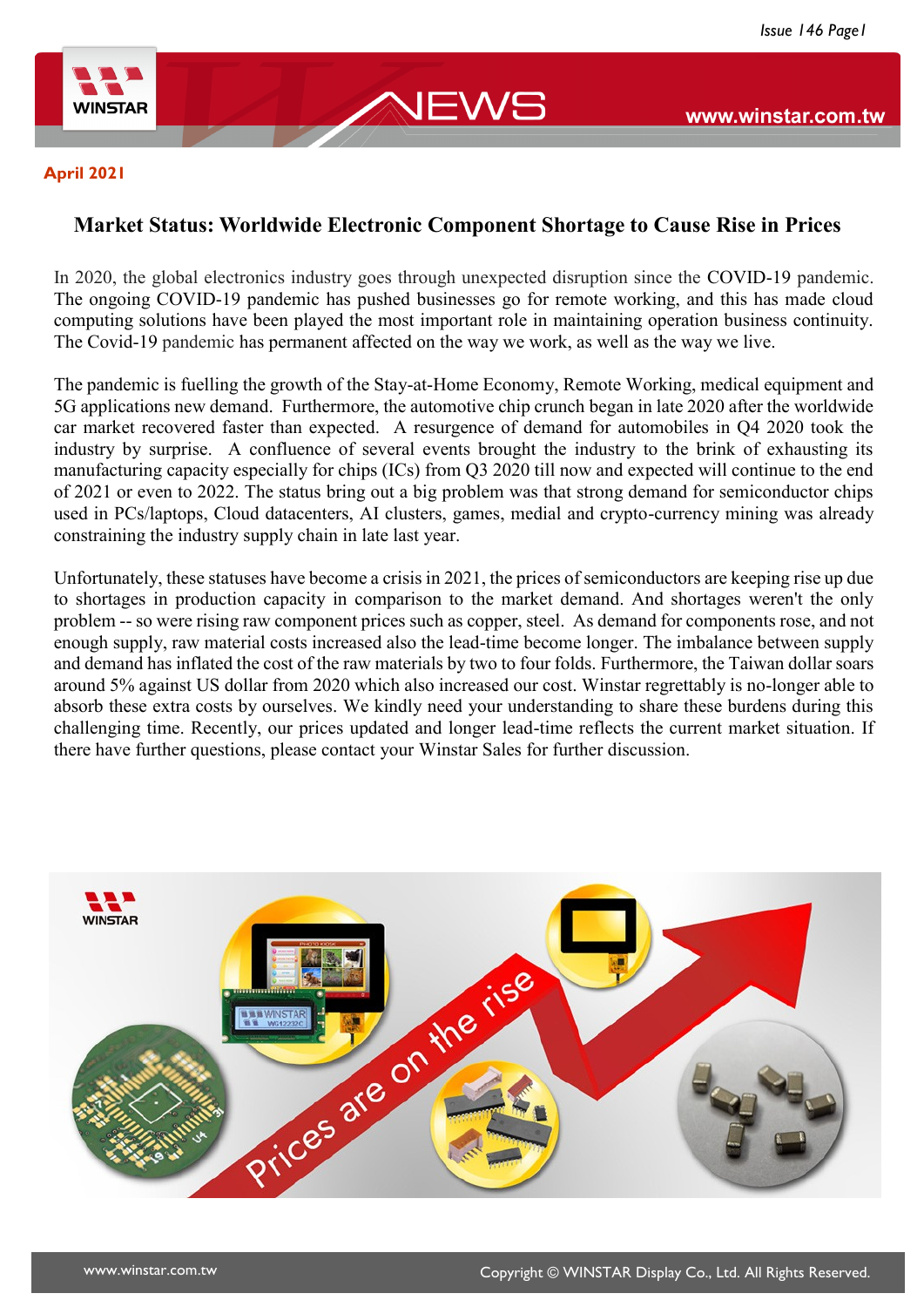

### **3.2" High Brightness IPS TFT WF32DSLAJDNT0 with RTP**

NEWS

WF32DSLAJDNT0 is a portrait mode 3.2 inch TFT LCD module with Resistive Touch Panel (RTP), made of resolution 240x320 pixels. This module is built in with ILI9341 driver IC, it supports 8080 MCU 8bit/9bit/16bit/18bit/ SPI (3 Wire/4 Wire) interface. WF32DSLAJDNT0 is a high brightness TFT-LCD module, typical value 700 nits, contrast ratio 500:1 (typical value), view direction 6 o'clock, gray scale inversion direction 12 o'clock, glare surface panel. If customers don't need High Brightness backlight, please choose WF32DTLAJDNT0.

The power supply voltage (VCI) of WF32DSLAJDNT0 is from 2.5V to 3.3V, typical value 2.8V. It can be operating at temperatures from -20°C to +70°C and storage temperatures from -30°C to +80°C.

| WF32DSLAJDNT0                  | <b>Dimension</b>                   |  |  |
|--------------------------------|------------------------------------|--|--|
| <b>Size</b>                    | 3.2 inch                           |  |  |
| Dot Matrix                     | 240 x RGB x 320(TFT)               |  |  |
| Module dimension               | 55.04(W) x 77.6(H) x 3.65(D) mm    |  |  |
| Active area                    | 48.6 x 64.8 mm                     |  |  |
| Pixel pitch                    | $0.2025 \times 0.2025$ mm          |  |  |
| LCD type                       | TFT, Normally White, Transmissive  |  |  |
| <b>View Direction</b>          | 6 o'clock                          |  |  |
| Gray Scale Inversion Direction | 12 o'clock                         |  |  |
| <b>Aspect Ratio</b>            | Portrait                           |  |  |
| Driver IC                      | ILI9341 or Equivalent              |  |  |
| Interface                      | 8080 MCU 8bit/9bit/16bit/18bit/SPI |  |  |
| <b>Backlight Type</b>          | LED, Normally White                |  |  |
| <b>Touch Panel</b>             | With RTP                           |  |  |
| Surface                        | Glare                              |  |  |



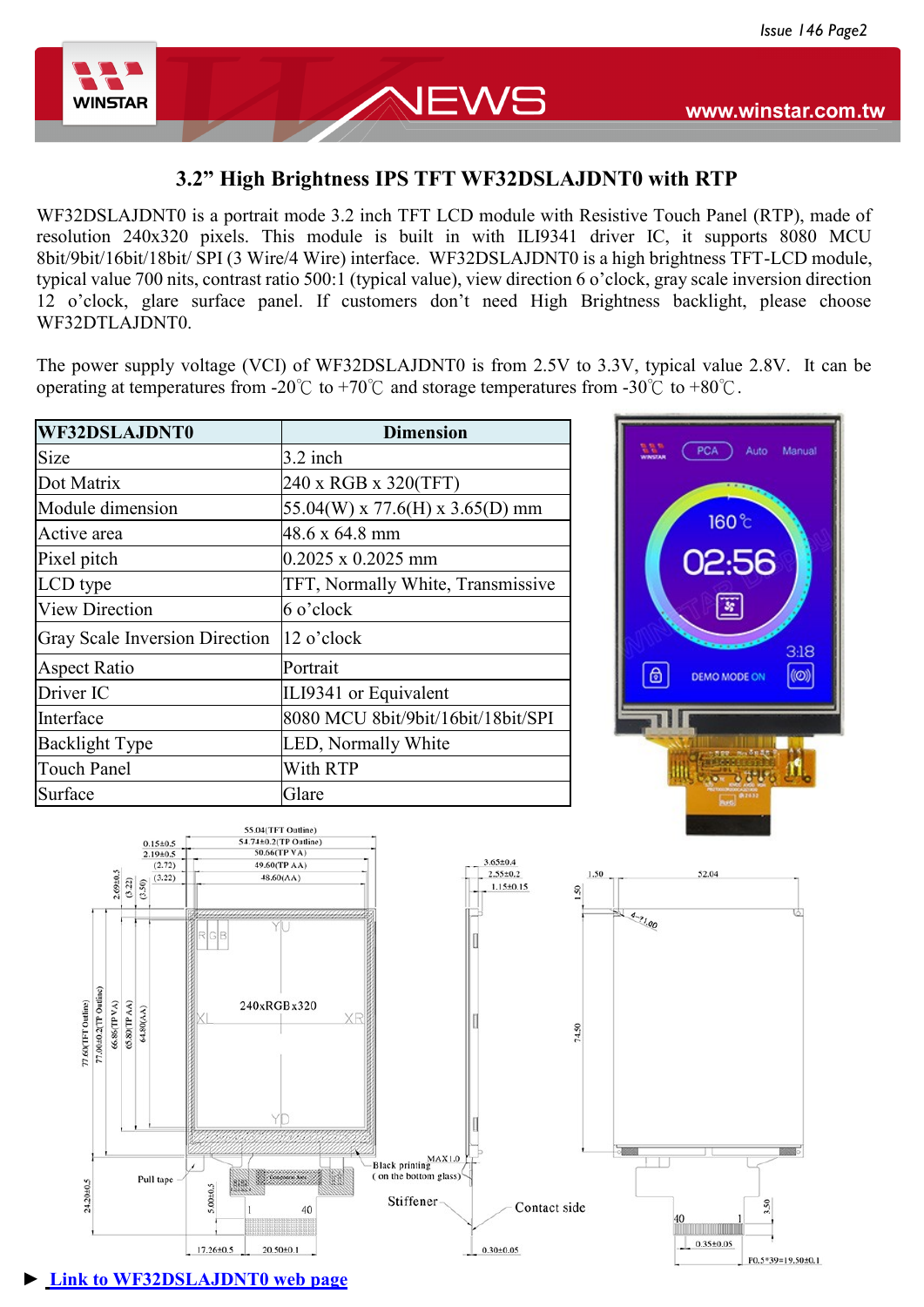

# **4.3" HDMI Signal High Brightness IPS TFT WF43WSYFEDHNV**

JEWS

WF43WSYFEDHNV is an IPS 4.3 inch High Brightness TFT-LCD module; it's made of resolution 480x272 pixels. WF43WSYFEDHNV comes with a control board which supports HDMI signal (Only DVI) interface and having a 40-pin GPIO connector on the board; it is designed to make Raspberry Pi usage become easily. The control board on module is featured with four mounting holes which is an easy method for customers to fix modules on their applications. WF43W HDMI series also supports PWM (Pulse Width Modulation) function for adjusting LED backlight brightness.

WF43WSYFEDHNV is adopted IPS panel which has a wider viewing angle of Left:80 / Right:80 / Up:80 / Down:80 degree (typical value). This TFT model is built in with TFP401 controller IC, it supports HDMI signal (only for DVI) interface, brightness 1000 nits (typical value). We also offer Resistive Touch Panels (RTP) and Projected Capacitive Touch Panel (PCAP) optional for WF43W HDMI signal series, available part no. WF43WSYFEDHTV(RTP) and WF43WSYFEDHGV(PCAP).

The supply voltage for LCM (VDD) of WF43WSYFEDHNV is 5V, glare surface glass, aspect ratio 16:9, contrast ratio 800:1 (typical value). It can be operating at temperatures from -20°C to +70°C and storage temperatures from  $-30^{\circ}$ C to  $+80^{\circ}$ C.

| WF43WSYFEDHNV         | <b>Dimension</b>                  |  |  |
|-----------------------|-----------------------------------|--|--|
| <b>Size</b>           | $4.3$ inch                        |  |  |
| Dot Matrix            | 480 x RGBx272(TFT)                |  |  |
| Module dimension      | $105.5(W)$ x 84.2(H) x 22.13(D)mm |  |  |
| Active area           | 95.04 x 53.856 mm                 |  |  |
| Pixel pitch           | $0.198 \times 0.198$ mm           |  |  |
| LCD type              | TFT, Normally Black, Transmissive |  |  |
| Viewing Angle         | 80/80/80/80                       |  |  |
| <b>Aspect Ratio</b>   | 16:9                              |  |  |
| Controller IC         | <b>TFP401</b>                     |  |  |
| Interface             | HDMI (only for DVI) signal        |  |  |
| <b>Backlight Type</b> | <b>LED, Normally White</b>        |  |  |
| <b>Touch Panel</b>    | PCAP/RTP optional                 |  |  |
| Surface               | Glare                             |  |  |